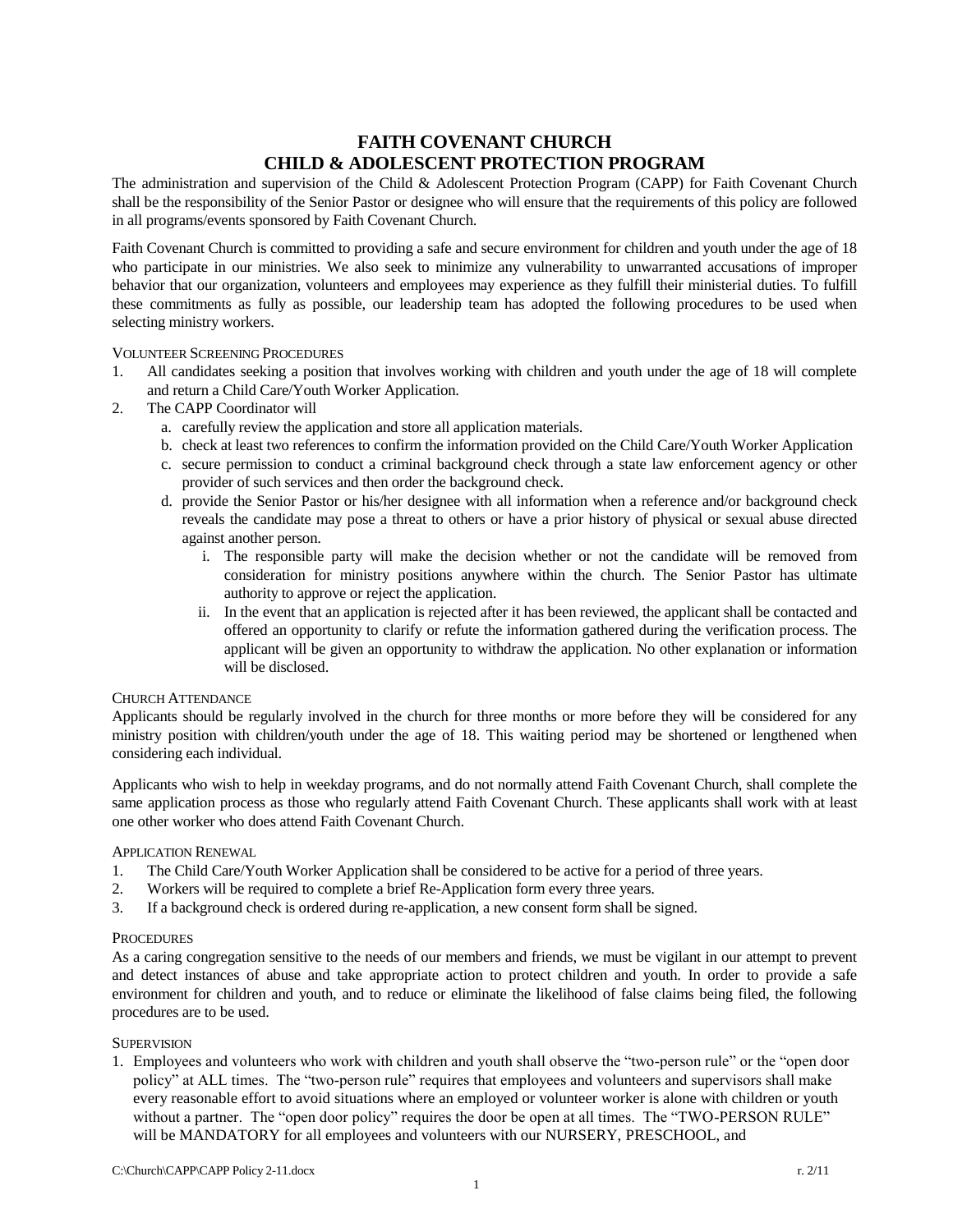## KINDERGARTEN AGE CHILDREN.

2. Workers must remain at their assigned post until all young children in their care have been picked up by an authorized person.

# STUDENT HELPERS

- 1. Student Helpers must be supervised by an adult.
- 2. Student helpers will complete a brief CAPP application and training process and receive a copy of *"*Classroom Guidelines*"* to inform them what is expected of them.
- 3. Student Helpers who are themselves under 18 will not undergo a background check, as it is not allowable by law.

# **GUIDELINES**

- 1. Children age 5 or younger (boys and girls) should be assisted as needed in the restroom.
- 2. Older children should accompany each other to the restroom.
- 3. There should be no touching of a child's breasts, buttocks, genital area, inner thigh, or the clothing covering those parts of the body.
- 4. The touching of children as required for hygienic care (e.g. changing a diaper) is permitted.
- 5. Workers should avoid the appearance of impropriety such as sitting older children on their lap, kissing or embracing others, etc.
- 6. Workers are to release children in their care only to parents, guardians or persons specifically authorized to pick up the child.
- 7. Workers should avoid off-church site one-on-one meetings with a child unless there is express approval from the child's parents or guardians.
- 8. Workers should avoid one-on-one encounters that occur when others cannot see what is taking place.

## **DISCIPLINE**

- 1. Workers should never physically discipline anyone. Physical restraint should only be used in a situation where it is reasonably necessary to prevent an individual from physically harming himself or another individual.
- 2. Discipline problems should be reported to the ministry activity coordinator and to a parent or guardian.

## INJURIES OR ILLNESS

- 1. Workers who are ill (with a fever or a communicable disease that can be transmitted by cough or by touch) may not be permitted to participate.
- 2. Children/youth participants should be returned to their parent or guardian as soon as illness is discovered.
- 3. Workers should make themselves aware of any food allergies of children in their care.
- 4. Take reasonable steps to avoid contact with blood, saliva or other bodily fluids.
- 5. Minor injuries should be treated immediately. Parents or guardians should be notified of the injury.
- 6. In the event of serious injury parents or guardians should be notified immediately and appropriate help sought.
- 7. A written Notice of Injury report is to be prepared whenever an injury occurs during a ministry function. Promptly forward the incident report to the Senior Pastor or Church Administrator.

## NOTICE OF INJURY, ABUSE OR MOLESTATION

- 1. If there is reasonable cause to suspect that child abuse has occurred, notify a pastor or the church chair.
- 2. It shall be the responsibility of the pastor to:
- a. Contact the County Department of Social Services.
- b. Inform the child's parent(s) or guardian(s) of the situation.
- c. Contact the church's attorney.
- 3. After consultation with the County Department of Social Services and the church's attorney, the senior pastor or his/her designee will serve as the liaison with the Department.
- 4. The senior pastor or the pastor's designee shall coordinate efforts to obtain counseling and support for all parties involved.
- 5. The church administrator must promptly notify the church's insurance carrier upon notice of abuse or molestation. Denominational authorities will be notified as required.
- 6. Internal Investigation
	- a. Faith Covenant Church considers any allegation of abuse or molestation a serious matter. Each situation will be fully investigated, always with the assistance of legal counsel and civil authorities.
	- b. Workers who are the subject of an investigation will be removed from their position, pending completion of the investigation.